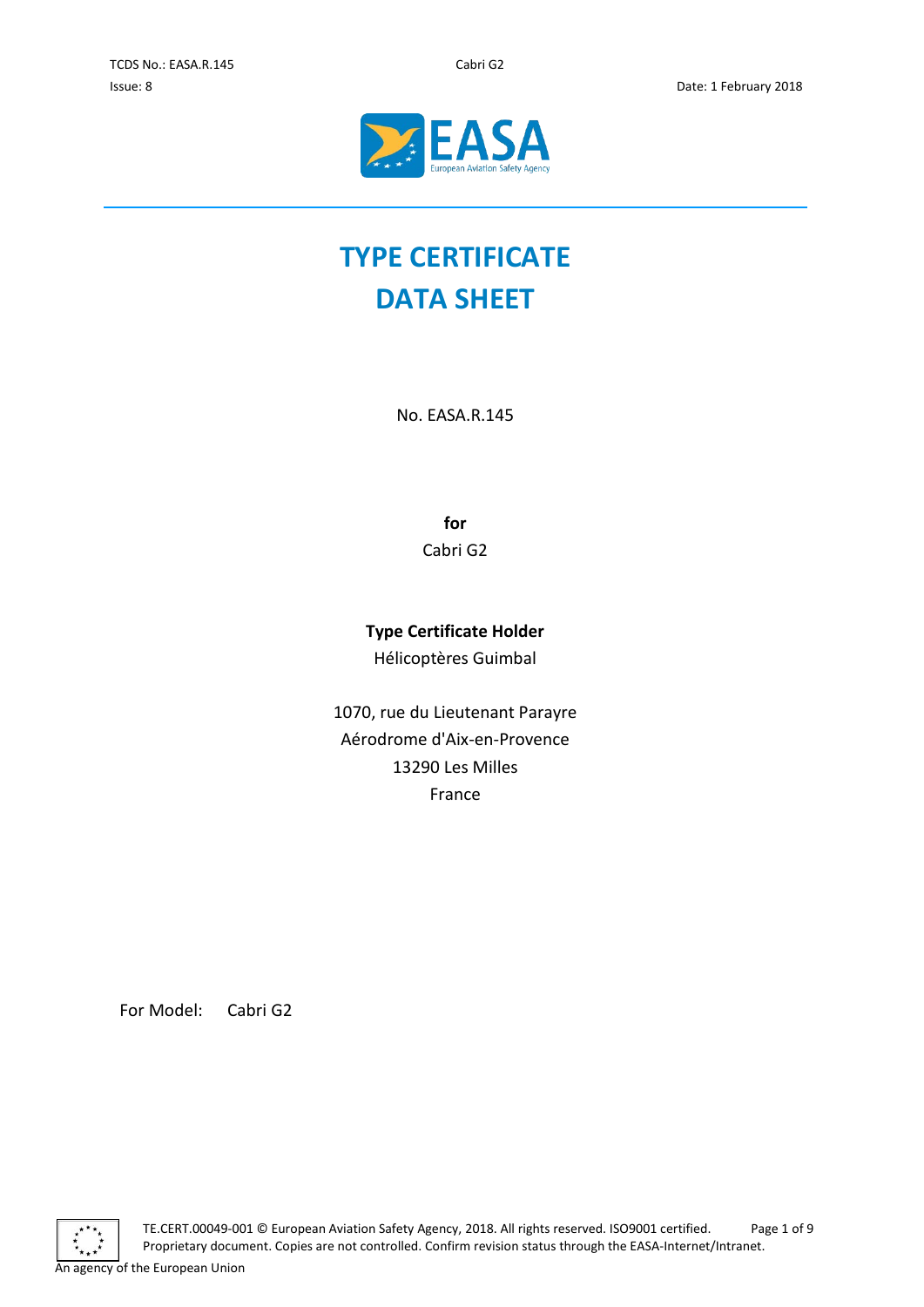| <b>TABLE OF CONTENTS</b> |  |
|--------------------------|--|
|                          |  |
|                          |  |
|                          |  |
|                          |  |
|                          |  |
|                          |  |
|                          |  |
|                          |  |
|                          |  |
|                          |  |
|                          |  |
|                          |  |
|                          |  |
|                          |  |

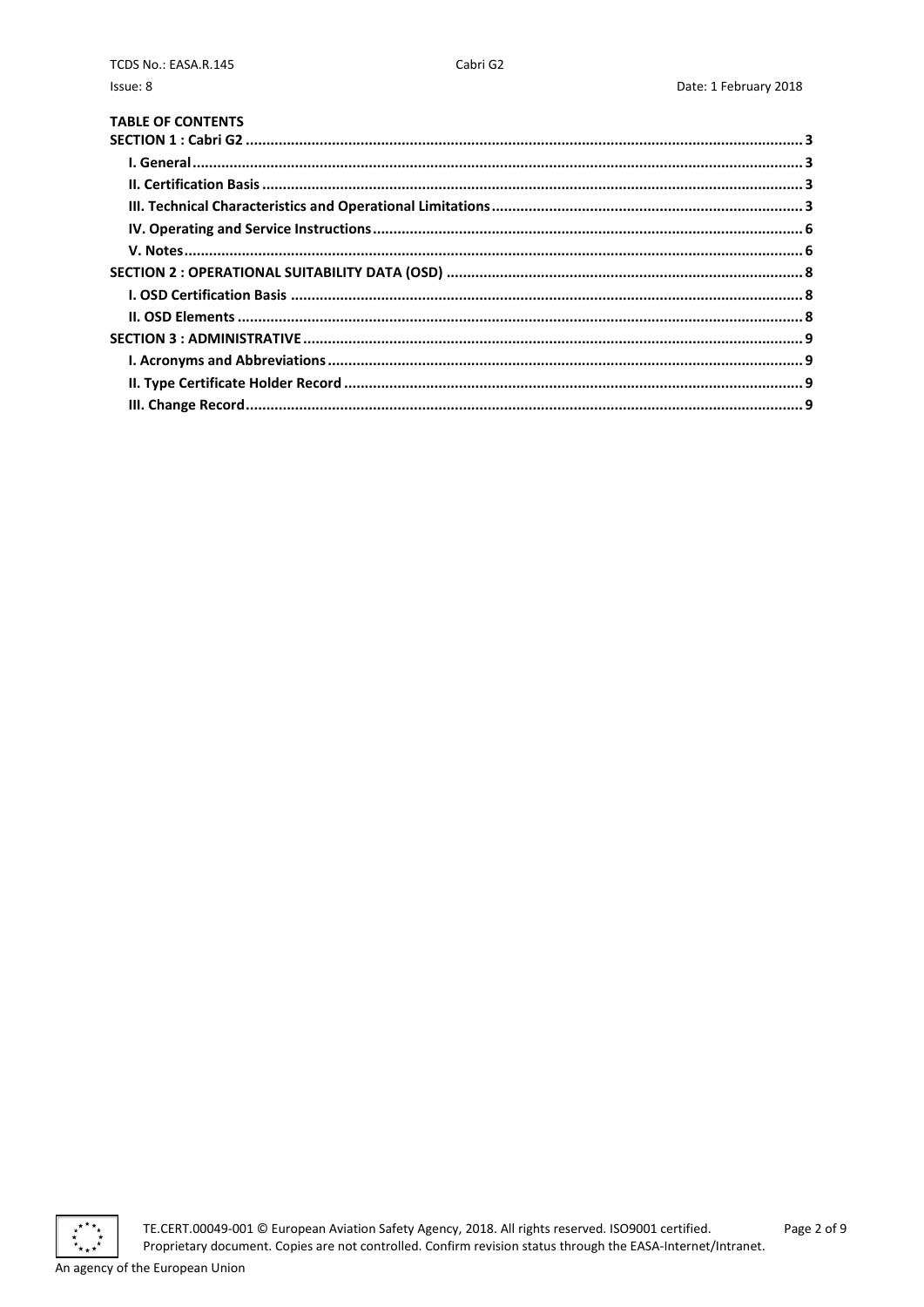#### <span id="page-2-0"></span>**SECTION 1 : Cabri G2**

<span id="page-2-2"></span><span id="page-2-1"></span>

|    | <u>I. General</u>                                             |                                                                                                                                                                     |                                                                                                                     |  |  |  |
|----|---------------------------------------------------------------|---------------------------------------------------------------------------------------------------------------------------------------------------------------------|---------------------------------------------------------------------------------------------------------------------|--|--|--|
| 1. | Type/ Model/ Variant                                          |                                                                                                                                                                     |                                                                                                                     |  |  |  |
|    | 1.1 Type                                                      | Cabri G2                                                                                                                                                            |                                                                                                                     |  |  |  |
|    | 1.2 Model                                                     | Cabri G2                                                                                                                                                            |                                                                                                                     |  |  |  |
|    | 1.3 Variant                                                   |                                                                                                                                                                     |                                                                                                                     |  |  |  |
| 2. | Airworthiness Category                                        | Small Rotorcraft                                                                                                                                                    |                                                                                                                     |  |  |  |
| 3. | Manufacturer                                                  |                                                                                                                                                                     | Hélicoptères Guimbal<br>1070, rue du Lieutenant Parayre<br>Aérodrome d'Aix en Provence<br>13 290 Les Milles, France |  |  |  |
| 4. | Type Certification Application Date                           | 21 December 2006                                                                                                                                                    |                                                                                                                     |  |  |  |
| 5. | <b>State of Design Authority</b>                              | EASA                                                                                                                                                                |                                                                                                                     |  |  |  |
| 6. | <b>EASA Type Certification Date</b>                           | 14 December 2007                                                                                                                                                    |                                                                                                                     |  |  |  |
|    | <b>II. Certification Basis</b>                                |                                                                                                                                                                     |                                                                                                                     |  |  |  |
| 1. | Reference Date for determining the<br>applicable requirements | 21 December 2006                                                                                                                                                    |                                                                                                                     |  |  |  |
| 2. | Airworthiness Requirements                                    | CS-27 (CRI A-01)                                                                                                                                                    |                                                                                                                     |  |  |  |
| 3. | <b>Special Conditions</b>                                     | - Protection against effects of High Intensity Radiated<br>Fields (HIRF), CRI F-01<br>- Approval of flight in snow condition - Pilot visibility,<br><b>CRI D-02</b> |                                                                                                                     |  |  |  |
| 4. | Exemptions                                                    | none                                                                                                                                                                |                                                                                                                     |  |  |  |
| 5. | Deviations                                                    | none                                                                                                                                                                |                                                                                                                     |  |  |  |
| 6. | <b>Equivalent Safety Findings</b>                             | - Separation between fuel tank and firewall, CRI E-01<br>- Chip detectors test in flight, CRI F-03                                                                  |                                                                                                                     |  |  |  |
| 7. | Requirements elected to comply                                | none                                                                                                                                                                |                                                                                                                     |  |  |  |
| 8. | <b>Environmental Protection Requirements</b>                  |                                                                                                                                                                     |                                                                                                                     |  |  |  |
|    | 8.1 Noise Requirements                                        | See EASA Type Certificate Data Sheet for Noise TCDSN<br>EASA.R.145                                                                                                  |                                                                                                                     |  |  |  |
|    | <b>Emission Requirements</b><br>8.2                           | n/a                                                                                                                                                                 |                                                                                                                     |  |  |  |
| 9. | Operational Suitability Data (OSD)                            | see SECTION 2 below                                                                                                                                                 |                                                                                                                     |  |  |  |
|    | III. Technical Characteristics and Operational Limitations    |                                                                                                                                                                     |                                                                                                                     |  |  |  |
| 1. | Type Design Definition                                        | G00-00-000                                                                                                                                                          |                                                                                                                     |  |  |  |
| 2. | Description                                                   | Main rotor:<br>Tail rotor:<br>Fuselage:<br>Landing gear:<br>Powerplant:                                                                                             | articulated, 3 blades<br>shrouded, 7 blades<br>composite materials<br>skids<br>piston engine                        |  |  |  |
| 3. | Equipment                                                     |                                                                                                                                                                     | Basic equipment must be installed and operational prior<br>to registration of the helicopter.                       |  |  |  |
| 4. | Dimensions                                                    |                                                                                                                                                                     |                                                                                                                     |  |  |  |

<span id="page-2-3"></span>

TE.CERT.00049-001 © European Aviation Safety Agency, 2018. All rights reserved. ISO9001 certified. Page 3 of 9 Proprietary document. Copies are not controlled. Confirm revision status through the EASA-Internet/Intranet. An agency of the European Union

Width hull: 1.24 m (4 ft 1 in)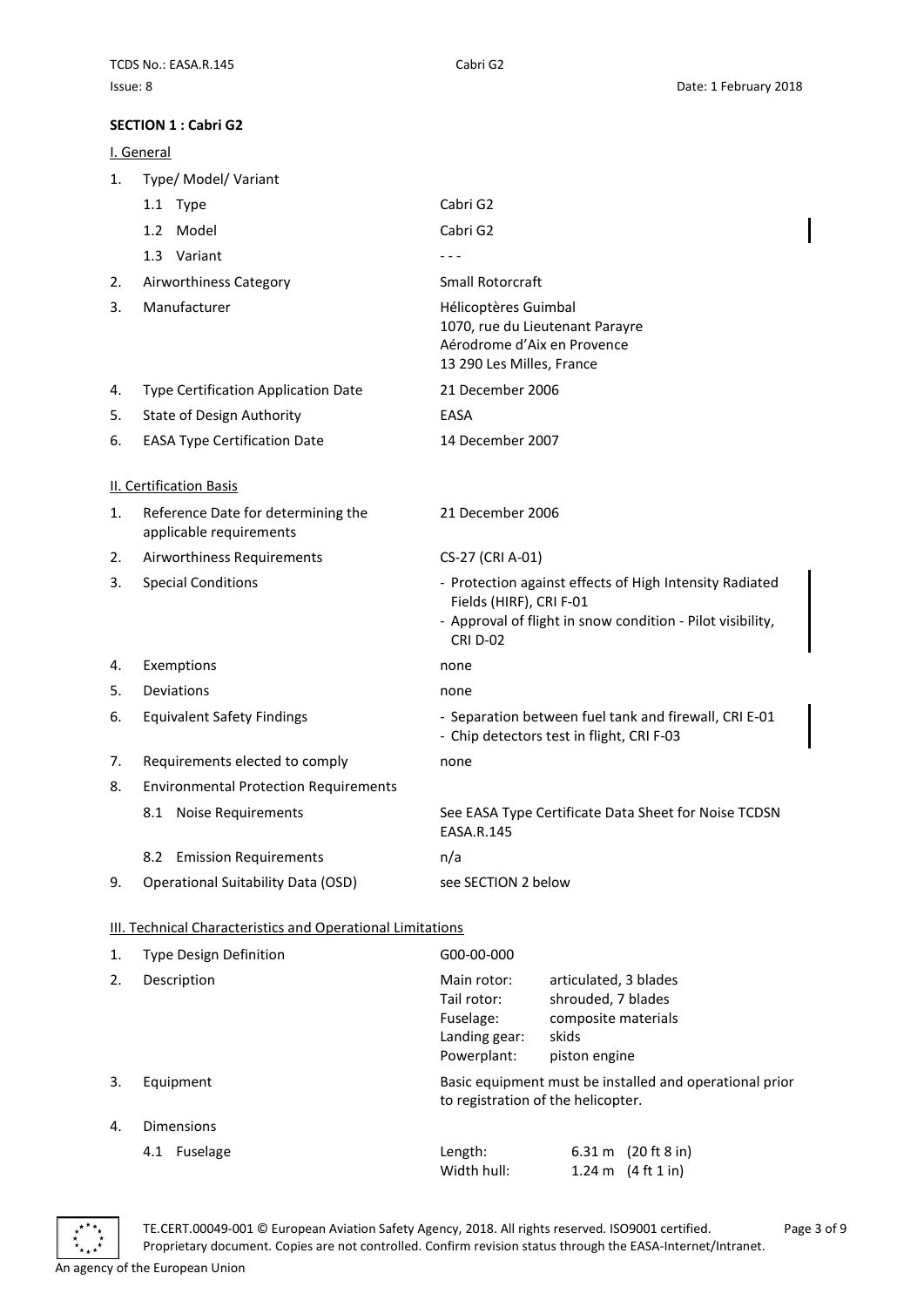|                                                                                                                                 |         |                                            | Height:                                                                                                                                                                      |                                                                                                          |  | 2.37 m (7 ft 9 in)                                                                                                                                        |
|---------------------------------------------------------------------------------------------------------------------------------|---------|--------------------------------------------|------------------------------------------------------------------------------------------------------------------------------------------------------------------------------|----------------------------------------------------------------------------------------------------------|--|-----------------------------------------------------------------------------------------------------------------------------------------------------------|
|                                                                                                                                 |         | 4.2 Main Rotor                             | Diameter:                                                                                                                                                                    |                                                                                                          |  | 7.20 m (23 ft 7 in)                                                                                                                                       |
|                                                                                                                                 |         | 4.3 Tail Rotor                             | Diameter:                                                                                                                                                                    |                                                                                                          |  | $0.60 \text{ m}$ (24 in)                                                                                                                                  |
| 5.                                                                                                                              | Engine  |                                            |                                                                                                                                                                              |                                                                                                          |  |                                                                                                                                                           |
|                                                                                                                                 |         | 5.1 Model                                  | <b>Lycoming Engines</b><br>1 x Model O-360-J2A                                                                                                                               | with Hélicoptères Guimbal modification N° J45-002<br>(STC EASA 10015311 Rev.3, initially EASA.E.S.01001) |  |                                                                                                                                                           |
|                                                                                                                                 |         | 5.2 Type Certificate                       | FAA TC/TCDS n°:<br>EASA TC/TCDS n°:                                                                                                                                          | E-286<br>n/a                                                                                             |  |                                                                                                                                                           |
|                                                                                                                                 |         | 5.3 Limitations                            | Maximum take-off power:<br>160 hp from 2 575 to 2 700 rpm<br>Maximum continuous power:<br>145 hp from 2 575 to 2 700 rpm<br>001:<br>145 hp from 2 575 to 2 700 rpm           |                                                                                                          |  | With Hélicoptères Guimbal modification n° MOD 16-001:<br>Without Hélicoptères Guimbal modification n° MOD 16-<br>Maximum take-off power/continuous power: |
| 6.                                                                                                                              |         | Fluids (Fuel/ Oil/ Additives)              |                                                                                                                                                                              |                                                                                                          |  |                                                                                                                                                           |
|                                                                                                                                 |         | 6.1 Fuel                                   | AVGAS 100 LL,<br>Limitations)                                                                                                                                                |                                                                                                          |  | AVGAS UL 91 (see oil additive for break-in in RFM<br>Automotive unleaded gasoline (refer to RFM Limitations)                                              |
|                                                                                                                                 | 6.2 Oil |                                            | Engine:<br>Oil grade during break-in (50 hours):<br>MIL-L-6082B or SAE J-1966<br>Oil grade after break-in:<br>MIL-L-22851 or SAE J-1899<br><u>Gearboxes</u> :<br>HG30-85W140 |                                                                                                          |  |                                                                                                                                                           |
|                                                                                                                                 |         | 6.3 Additives                              | Refer to approved RFM                                                                                                                                                        |                                                                                                          |  |                                                                                                                                                           |
| 7.                                                                                                                              |         | <b>Fluid capacities</b>                    |                                                                                                                                                                              |                                                                                                          |  |                                                                                                                                                           |
|                                                                                                                                 |         | 7.1 Fuel                                   | Fuel tank capacity:<br>Usable fuel:                                                                                                                                          |                                                                                                          |  | 170 litres (45 US gal)<br>not recorded                                                                                                                    |
|                                                                                                                                 | 7.2 Oil |                                            | 5.7 litres (1.5 US gal)                                                                                                                                                      |                                                                                                          |  |                                                                                                                                                           |
|                                                                                                                                 |         | 7.3 Coolant System Capacity                | n/a                                                                                                                                                                          |                                                                                                          |  |                                                                                                                                                           |
| 8.                                                                                                                              |         | Air Speed Limitations                      | VNE power-on: 130 KIAS, - 2 kt / 1 000 ft Zp<br>VNE power-off: 110 KIAS, - 2 kt / 1 000 ft Zp                                                                                |                                                                                                          |  |                                                                                                                                                           |
| 9.                                                                                                                              |         | <b>Rotor Speed Limitations</b>             | Power-on:<br>Maximum<br>Nominal<br>Minimum<br>Power-off:<br>Maximum<br>Minimum                                                                                               | 540 rpm<br>530 rpm<br>515 rpm<br>610 rpm<br>450 rpm                                                      |  | (100% Nr)                                                                                                                                                 |
| 10.                                                                                                                             |         | Maximum Operating Altitude and Temperature |                                                                                                                                                                              |                                                                                                          |  |                                                                                                                                                           |
| 10.1 Altitude<br>13 000 ft (3 963 m)<br>-20°C to ISA +30°C limited to +45°C<br>10.2 Temperature<br>(Minimum for storage: -30°C) |         |                                            |                                                                                                                                                                              |                                                                                                          |  |                                                                                                                                                           |
|                                                                                                                                 |         |                                            |                                                                                                                                                                              |                                                                                                          |  |                                                                                                                                                           |



TE.CERT.00049-001 © European Aviation Safety Agency, 2018. All rights reserved. ISO9001 certified. Page 4 of 9 Proprietary document. Copies are not controlled. Confirm revision status through the EASA-Internet/Intranet. An agency of the European Union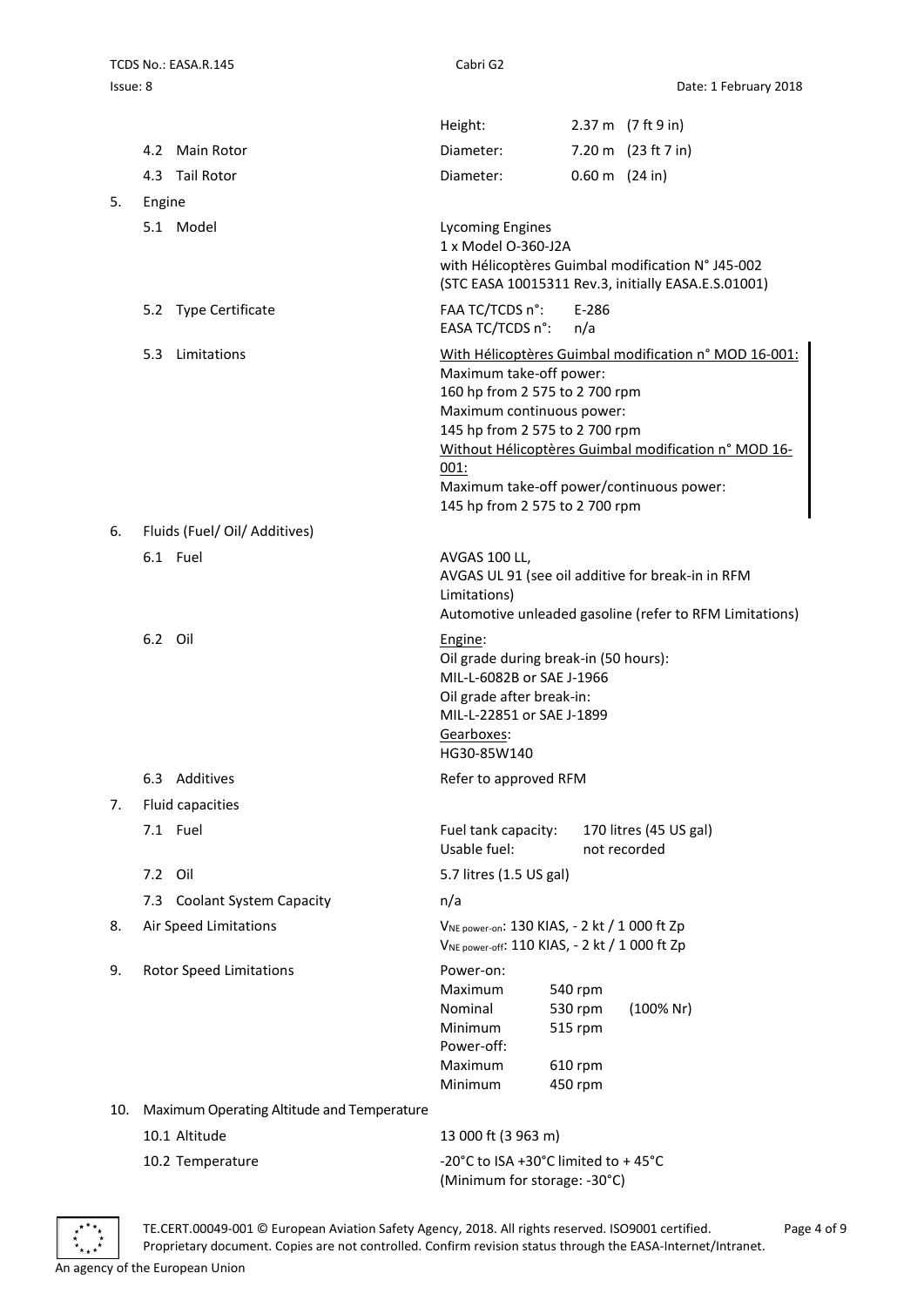11. Operating Limitations **Day and Night VFR** (see Note 2), No flight under known icing condition, Aerobatic manoeuvres prohibited. Additional limitations for TO/LDG refer to approved RFM.

12. Maximum Mass 700 kg (1 543 lb)

13. Centre of Gravity Range





TE.CERT.00049-001 © European Aviation Safety Agency, 2018. All rights reserved. ISO9001 certified. Page 5 of 9 Proprietary document. Copies are not controlled. Confirm revision status through the EASA-Internet/Intranet. An agency of the European Union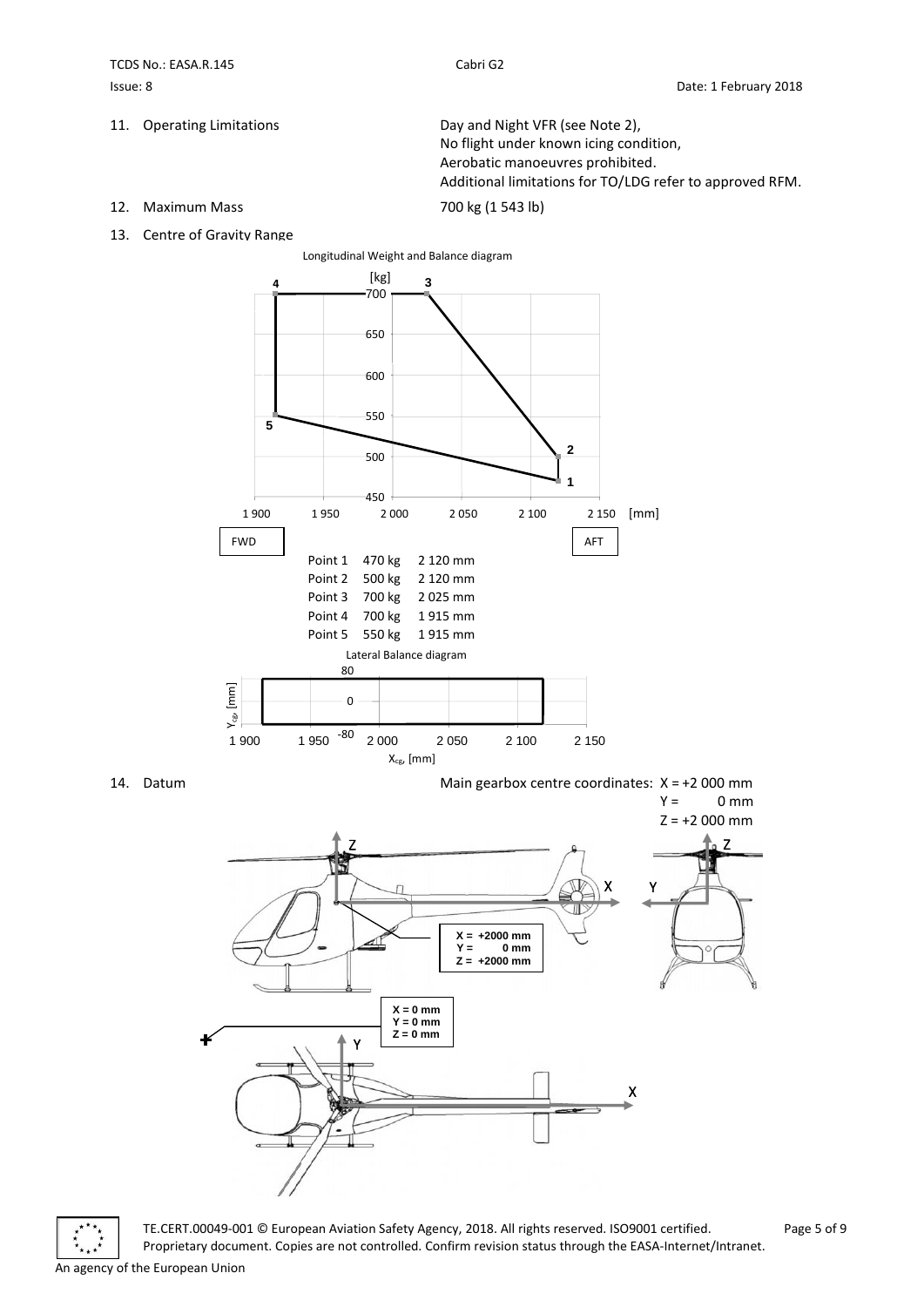15. Levelling Means



Cabin compartment: 5 kg

Manual n° J70-002

Manual n° J70-002

- 16. Minimum Flight Crew 1 pilot (right seat)
- 17. Maximum Passenger Seating Capacity 1 passenger or co-pilot (left seat)
- 18. Passenger Emergency Exit 1 on left side of the cabin
- 19. Maximum Baggage/ Cargo Loads Baggage compartment: 40 kg; 2 kg/cm<sup>2</sup>
- 20. Rotor Blade Control Movement For rigging information refer to Cabri G2 Maintenance
- 21. Auxiliary Power Unit (APU) m/a
- 22. Life-limited Parts See approved ALS Section in Cabri G2 Maintenance

<span id="page-5-0"></span>

|                       | IV. Operating and Service Instructions |                                                                                                                                                                                                                                                                            |  |  |  |
|-----------------------|----------------------------------------|----------------------------------------------------------------------------------------------------------------------------------------------------------------------------------------------------------------------------------------------------------------------------|--|--|--|
| 1.                    | Flight Manual                          | With Hélicoptères Guimbal modification n° MOD 16-001:<br>J40-001 issue 10, dated 16 May 2017, or later approved<br>revision.<br>Without Hélicoptères Guimbal modification n° MOD 16-<br>001: J40-001 issue 09.1, dated 13 May 2015, or later issue<br>09 approved revision |  |  |  |
| $\mathcal{P}_{\cdot}$ | Maintenance Manual                     | J70-002 issue 05.2, dated 25 January 2017, or later<br>approved revision                                                                                                                                                                                                   |  |  |  |
| 3.                    | Structural Repair Manual               | Refer to applicable Repair Service Bulletins                                                                                                                                                                                                                               |  |  |  |
| 4.                    | Weight and Balance Manual              | Refer to approved RFM and accepted RMM                                                                                                                                                                                                                                     |  |  |  |
| 5.                    | Illustrated Parts Catalogue            | Cabri G2 Illustrated Parts Catalogue                                                                                                                                                                                                                                       |  |  |  |
| 6.                    | Service Letters and Service Bulletins  | As published by Hélicoptères Guimbal                                                                                                                                                                                                                                       |  |  |  |

- 7. Required Equipment
	- Refer to EASA-approved Rotorcraft Flight Manual and related supplements for other approved mandatory and optional equipment and Master Minimum Equipment List.
	- EPM, BARC, RRM (engine governor), see also Note 2

### <span id="page-5-1"></span>V. Notes

- 1. Manufacturer's serial numbers s/n 1001, and subsequent, are eligible.
- 2. Equipment: EPM, BARC and RRM (engine governor) equipment are approved with the type Cabri G2.
- 3. Night VFR operation
	- This kind of operation requires installation of the following:
	- Overhead quadrant with interior light instrument and cabin –powered directly by the battery, before the master switch (p/n G34-10-20X)
	- Polarising filter for EPM display (p/n G72-13-10X)
	- dual attitude indicators

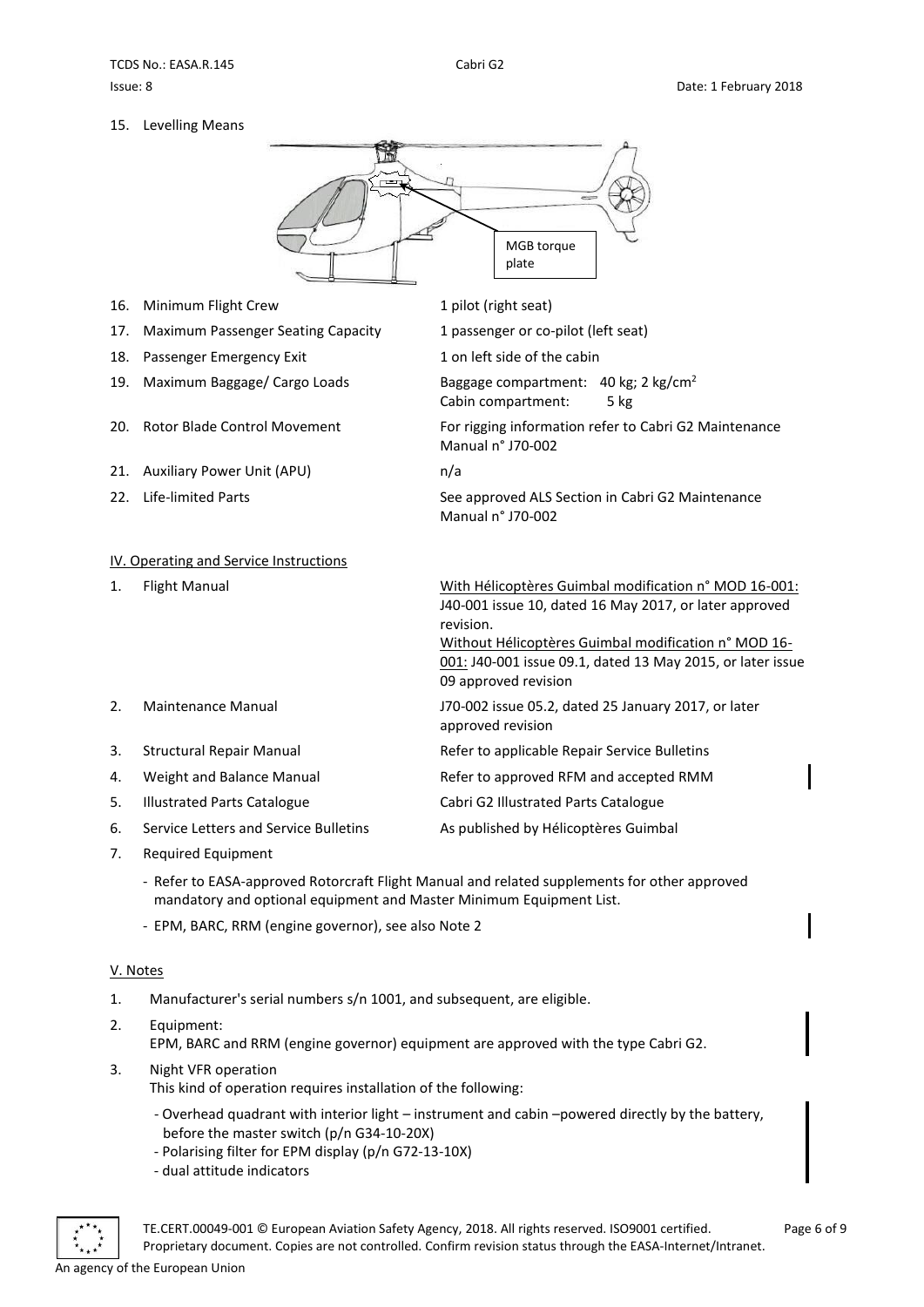#### V. Notes

- other avionics instruments requested by operational rules

This equipment can be provided by Hélicoptères Guimbal either at aircraft delivery, or as options to be installed through SB.

Installation of alternative or additional instruments requires an airworthiness approval by EASA.

4. Fuel types: all authorised fuel types are mixable, in any proportion.

\* \* \*

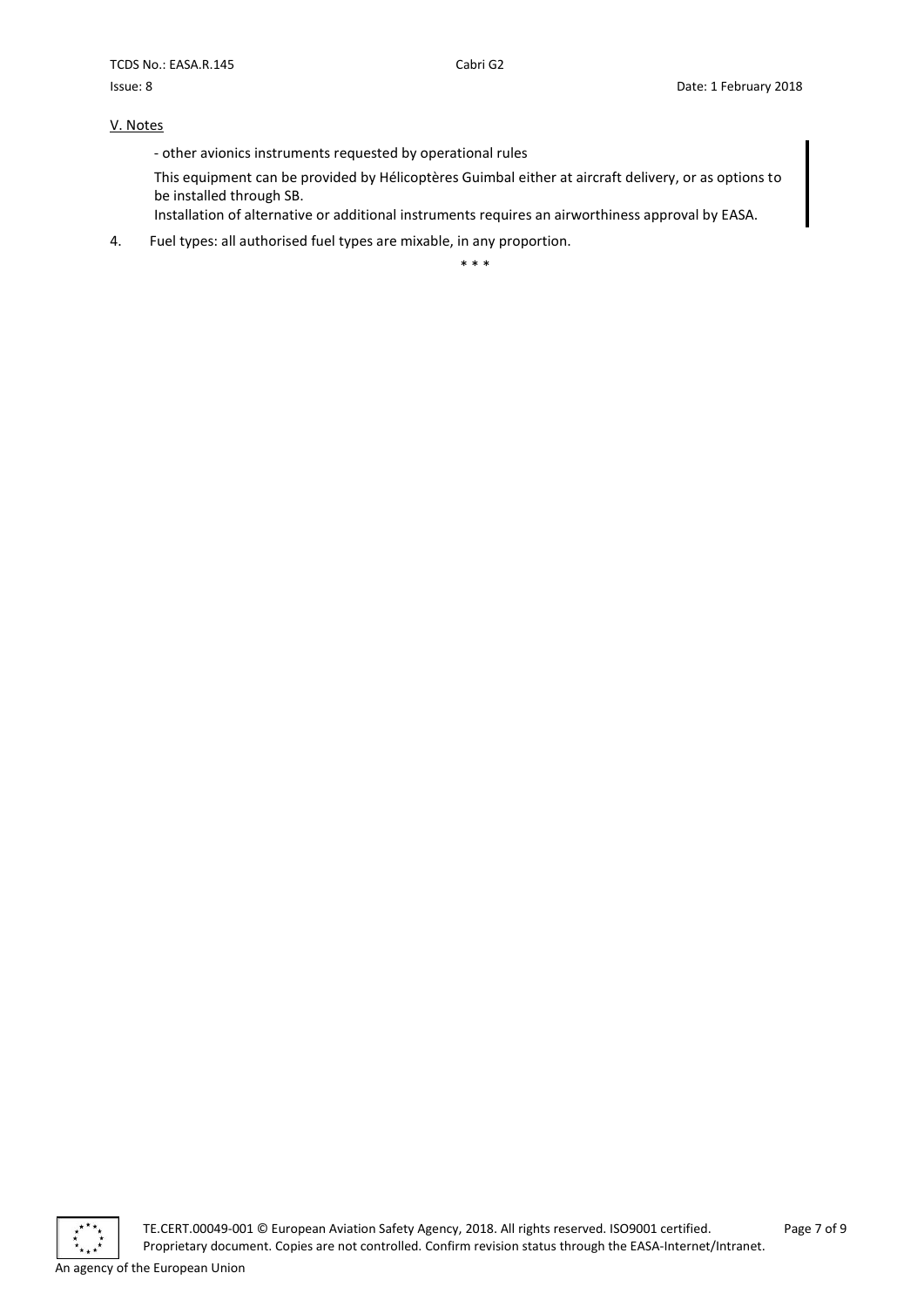#### <span id="page-7-0"></span>**SECTION 2 : OPERATIONAL SUITABILITY DATA (OSD)**

The OSD elements listed below are approved by the European Aviation Safety Agency as per Commission Regulation (EU) 748/2012, as amended by Commission Regulation (EU) No 69/2014.

#### <span id="page-7-1"></span>I. OSD Certification Basis

I.1 Reference Date for determining the applicable OSD requirements

17 February 2014 (entry into force of CR (EU) n° 69/2014)

I.2 MMEL - Certification Basis

Special Condition CS-GEN-MMEL-H, initial issue (CRI A-MMEL)

I.3 Flight Crew Data - Certification Basis

CS-FCD, Initial Issue

### <span id="page-7-2"></span>II. OSD Elements

II.1 MMEL

Cabri G2 EASA MMEL n° J40-007, original issue, or subsequent approved revisions

II.2 Flight Crew Data

Cabri G2 EASA Operational Suitability Data (OSD) Flight Crew J40-008, dated 16 December 2015, or subsequent approved revisions